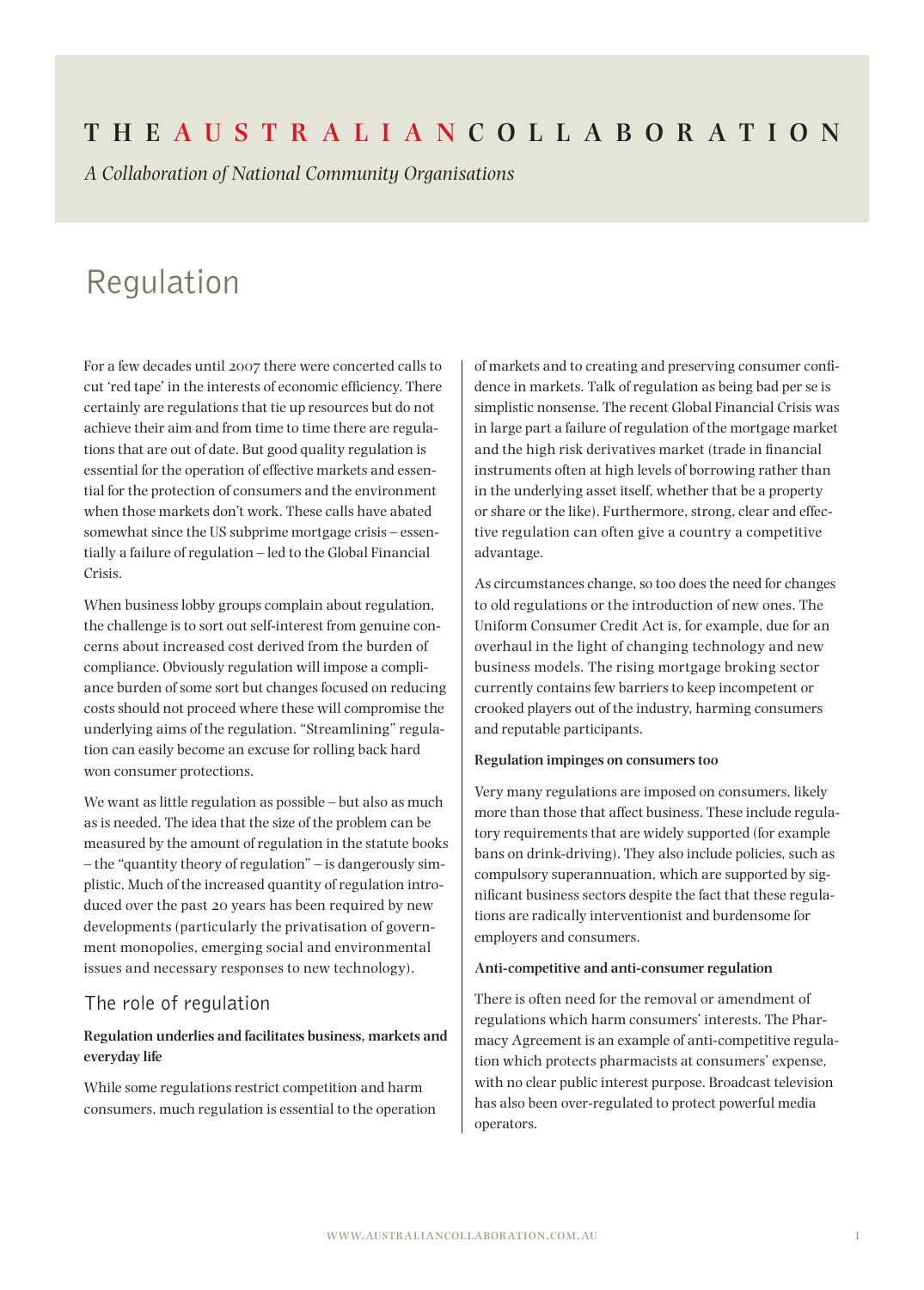#### **Regulation has an important role in helping to bring about desired social and environmental change**

Many different types of actions are needed to bring about desired social and environmental change. They include such matters as education, market incentives, consumer pressure and risk assessment. Regulation also has a critical role. If Australian governments had not introduced regulations to require the wearing of seat belts and to set blood alcohol limits for drivers, the road toll in Australia would be much higher. The elimination of lead from petrol and the fitting of catalytic converters to car exhausts, thereby significantly reducing urban air pollution, would not have happened without regulation.

## The importance of regulators

The performance of regulators is critical to the effectiveness of regulation. Ensuring that regulatory agencies are doing their job properly – targeting key risks and efficiently enforcing the law – will bring more benefits than continual tinkering with legal requirements. When business encounters a problem with regulation, there is a tendency to think that reviewing laws is the answer. Similarly, there is sometimes a tendency to think that new regulations should be introduced when previous regulations have not solved a market or social problem. Instead, the willingness and capacity of regulators to undertake well-targeted enforcement action to 'keep the market honest' is a key element of any strategy to avoid unnecessary regulation.

### Other issues

#### **The disclosure fetish**

Treasury and business groups often promote regulations that are supposedly 'market friendly'. For example, they argue that market failure can be fixed by better disclosure (the making of information, or other material, public). Sometimes it can. But as behavioural economics illustrates through its demonstrations that people sometimes act in seemingly illogical and irrational ways, disclosure cannot fix all market problems and indeed can make some worse. In Australia, when disclosure doesn't work the response is often 'more disclosure' instead of alternative regulatory approaches, such as prohibiting irredeemable conflicts of interest. Furthermore, the 'anything goes so long as you

disclose' approach inexorably adds to business cost without benefiting customers as the disclosure burdens pile on top of each other.

#### **Industry self regulation**

Many argue that self regulation is generally the preferred form of regulation. It is said to be more flexible and impose lower burdens on business. In fact there is little evidence that self regulation is cheaper for business or more effective for consumers. Self regulation is often introduced without being subject to the public policy development process or regulatory impact statements. Too often it is applied to industries that are manifestly unsuited to such an approach (for example industries with many small players). It frequently is only partial in coverage. Self regulation is often characterised by lack of effective enforcement mechanisms, which produces the worst of both worlds – it imposes a burden on compliant businesses while the non-compliant ignore it, or "free ride". Finally self regulation is supposed to be more flexible than government regulation but there is little evidence to support this assertion. In most circumstances rule-making and guidelines by regulators are not only more effective but can also be drafted or redrafted quickly to respond to changing circumstances.

This is not an argument against all self regulation, but rather a plea to judge it with the same rigour applied to other forms of regulation. There are of course cases where self regulation has proved effective. This is generally where it is situated within a clear policy framework laid down in legislation – financial services external dispute resolution schemes (such as the Banking and Financial Services Ombudsman) provided for by the Corporations Act is an example.

#### **Reviewing regulation - What should be emphasized?**

In October 2005 the then Prime Minister and Treasurer announced a task force to conduct a three month review of the impact of regulation on business efficiency, largely in response to business pressure. In particular, this review follows on from a 'Business Regulation Action Plan' released by the Business Council of Australia in May 2005. The task force report Rethinking Regulation was released in April 2006.